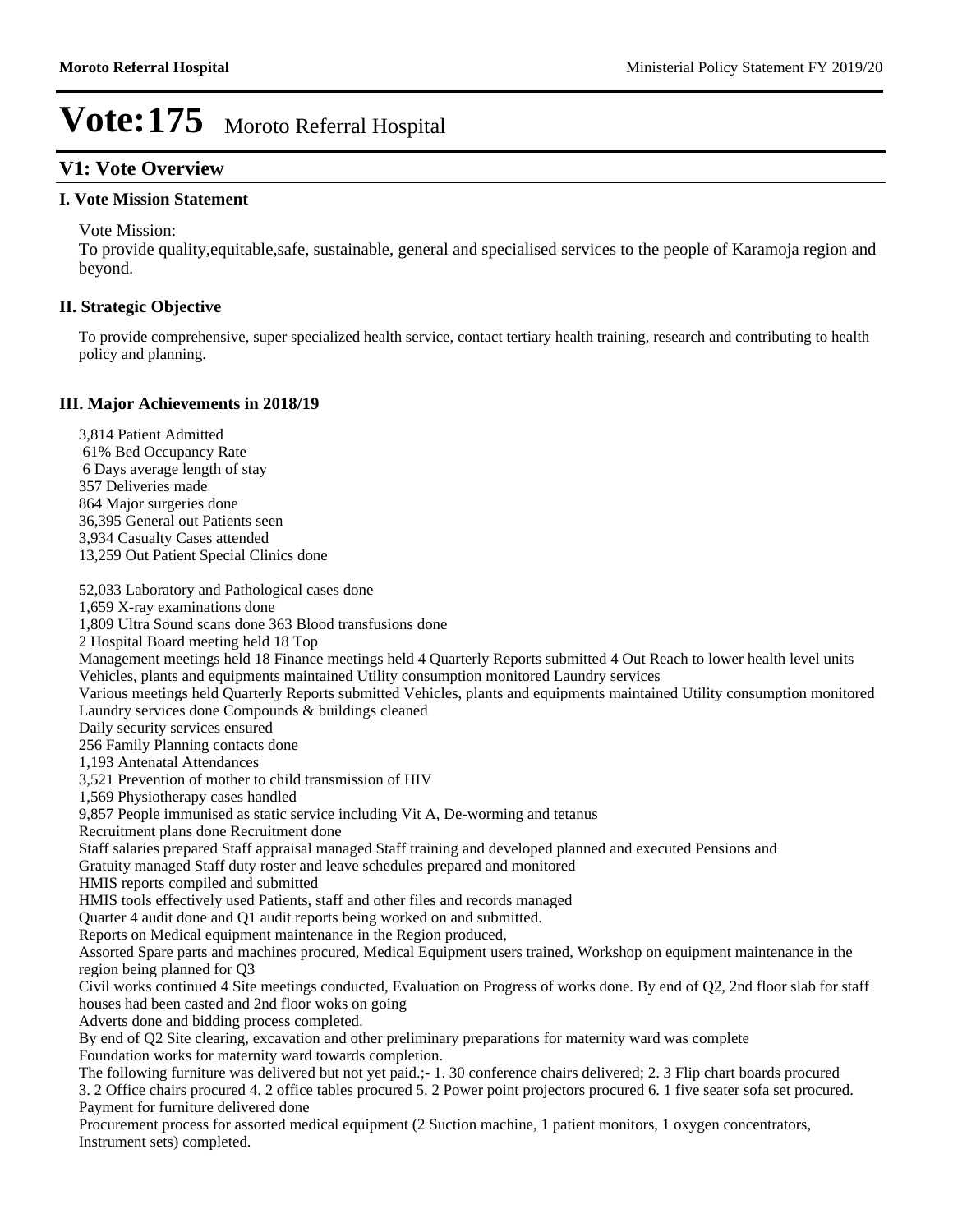#### **IV. Medium Term Plans**

- 1. Completing construction of 30 Units staff accommodation to improve on attraction and retention of staff
- 2. Continue with construction works of maternity ward, completion of construction works anticipated by July 2020
- 3. Continue to lobby for the World Bank Project phase II for the inpatient facilities; like wards and theater
- 4. Strengthen, functionalise and support the community health department
- 5. Lobby for funds to renovation the children and TB wards

6. Strengthening of support and technical supervision activities and health promotion and prevention activities through support to community health

department.

7. Strengthening the regional workshop activities in the region through building capacity of the leader ship, ensuring regional stakeholder

meetings take place annually, involving the regional stakeholders like the CAOs, DHOs and Medical Superintendent

- 8. Attract, recruit and retain more specialists and technical staff, and other health facility in-charges.
- 9. Lobby regional Stake holders for unfunded priorities like Isolation unit, follow-up of the ART patient, feeding of patients, operationalisation of the Neonatal Care unit in the region,
- 10. Operationalisation of the regional Blood distribution center.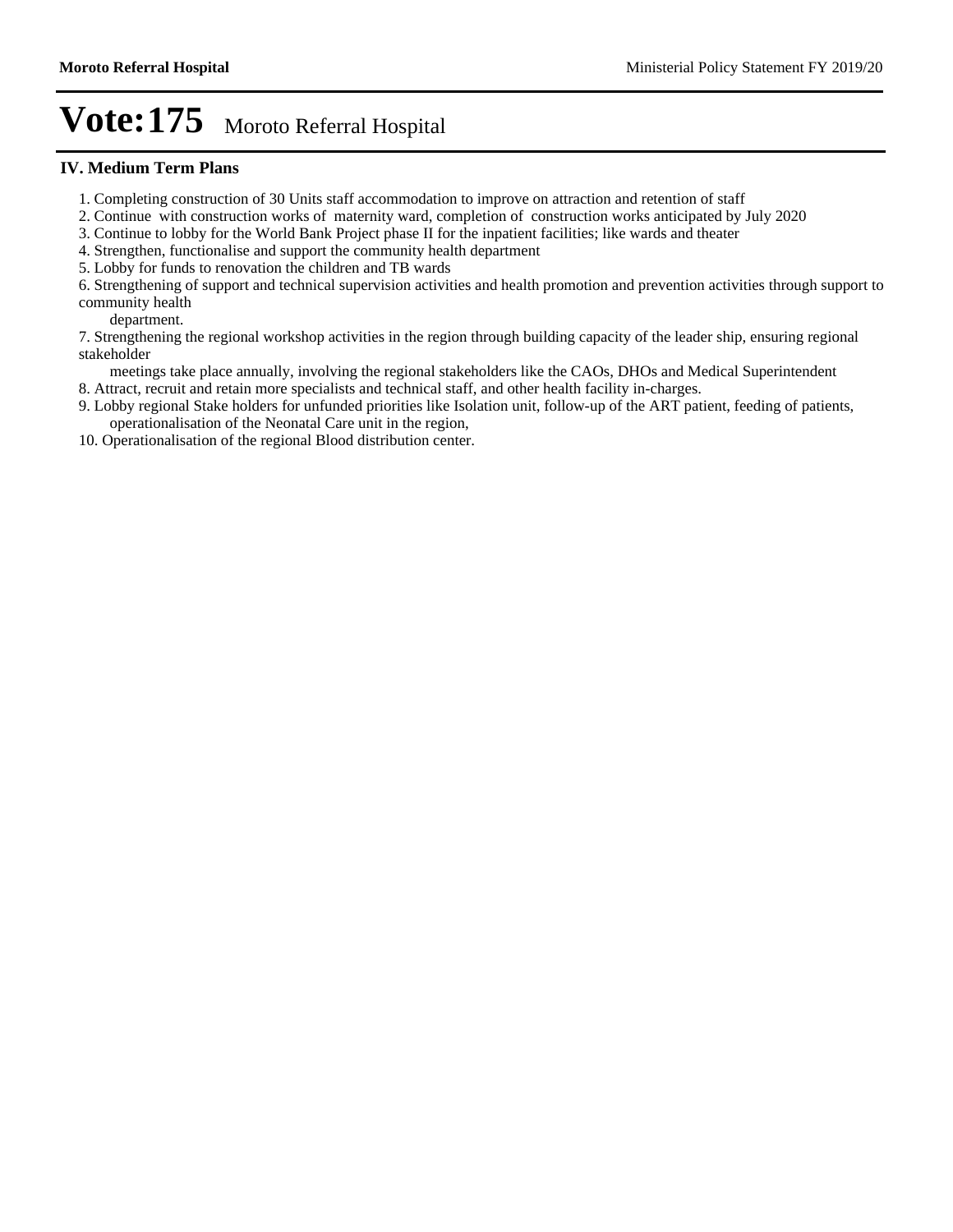### **V. Summary of Past Performance and Medium Term Budget Allocations**

**Table 5.1: Overview of Vote Expenditures (UShs Billion)**

|                  |                                                      |                    |               | 2018/19                                   |         |         |         | <b>MTEF Budget Projections</b> |         |
|------------------|------------------------------------------------------|--------------------|---------------|-------------------------------------------|---------|---------|---------|--------------------------------|---------|
|                  |                                                      | 2017/18<br>Outturn | <b>Budget</b> | <b>Approved Expenditure</b><br>by End Dec | 2019/20 | 2020/21 | 2021/22 | 2022/23                        | 2023/24 |
| <b>Recurrent</b> | Wage                                                 | 2.048              | 4.243         | 1.725                                     | 4.243   | 4.243   | 4.243   | 4.243                          | 4.243   |
|                  | Non Wage                                             | 0.981              | 1.044         | 0.453                                     | 1.507   | 1.507   | 1.507   | 1.507                          | 1.507   |
| Devt.            | GoU                                                  | 1.488              | 1.488         | 0.675                                     | 1.488   | 1.488   | 1.488   | 1.488                          | 1.488   |
|                  | Ext. Fin.                                            | 0.000              | 0.000         | 0.000                                     | 0.000   | 0.000   | 0.000   | 0.000                          | 0.000   |
|                  | <b>GoU</b> Total                                     | 4.517              | 6.775         | 2.852                                     | 7.238   | 7.238   | 7.238   | 7.238                          | 7.238   |
|                  | <b>Total GoU+Ext Fin (MTEF)</b>                      | 4.517              | 6.775         | 2.852                                     | 7.238   | 7.238   | 7.238   | 7.238                          | 7.238   |
|                  | <b>Arrears</b>                                       | 0.017              | 0.000         | 0.000                                     | 0.000   | 0.000   | 0.000   | 0.000                          | 0.000   |
|                  | <b>Total Budget</b>                                  | 4.534              | 6.775         | 2.852                                     | 7.238   | 7.238   | 7.238   | 7.238                          | 7.238   |
|                  | <b>A.I.A Total</b>                                   | 0.013              | 0.025         | 0.006                                     | 0.000   | 0.000   | 0.000   | 0.000                          | 0.000   |
|                  | <b>Grand Total</b>                                   | 4.546              | 6.800         | 2.859                                     | 7.238   | 7.238   | 7.238   | 7.238                          | 7.238   |
|                  | <b>Total Vote Budget</b><br><b>Excluding Arrears</b> | 4.530              | 6.800         | 2.859                                     | 7.238   | 7.238   | 7.238   | 7.238                          | 7.238   |

### **VI. Budget By Economic Clasification**

**Table V6.1 2018/19 and 2019/20 Budget Allocations by Item**

|                                        |       | 2018/19 Approved Budget |            |              |       | 2019/20 Draft Estimates |              |
|----------------------------------------|-------|-------------------------|------------|--------------|-------|-------------------------|--------------|
| Billion Uganda Shillings               | GoU   | Ext. Fin                | <b>AIA</b> | <b>Total</b> | GoU   | Ext. Fin                | <b>Total</b> |
| <b>Output Class: Outputs Provided</b>  | 5.287 | 0.000                   | 0.025      | 5.312        | 5.750 | 0.000                   | 5.750        |
| 211 Wages and Salaries                 | 4.310 | 0.000                   | 0.006      | 4.317        | 4.310 | 0.000                   | 4.310        |
| 212 Social Contributions               | 0.058 | 0.000                   | 0.000      | 0.058        | 0.076 | 0.000                   | 0.076        |
| 213 Other Employee Costs               | 0.075 | 0.000                   | 0.000      | 0.075        | 0.119 | 0.000                   | 0.119        |
| 221 General Expenses                   | 0.160 | 0.000                   | 0.002      | 0.162        | 0.157 | 0.000                   | 0.157        |
| 222 Communications                     | 0.025 | 0.000                   | 0.000      | 0.025        | 0.025 | 0.000                   | 0.025        |
| 223 Utility and Property Expenses      | 0.148 | 0.000                   | 0.000      | 0.148        | 0.549 | 0.000                   | 0.549        |
| 224 Supplies and Services              | 0.172 | 0.000                   | 0.003      | 0.175        | 0.172 | 0.000                   | 0.172        |
| 225 Professional Services              | 0.005 | 0.000                   | 0.000      | 0.005        | 0.005 | 0.000                   | 0.005        |
| 227 Travel and Transport               | 0.183 | 0.000                   | 0.000      | 0.183        | 0.183 | 0.000                   | 0.183        |
| 228 Maintenance                        | 0.151 | 0.000                   | 0.014      | 0.165        | 0.153 | 0.000                   | 0.153        |
| <b>Output Class: Capital Purchases</b> | 1.488 | 0.000                   | 0.000      | 1.488        | 1.488 | 0.000                   | 1.488        |
| 312 FIXED ASSETS                       | 1.488 | 0.000                   | 0.000      | 1.488        | 1.488 | 0.000                   | 1.488        |
| <b>Grand Total:</b>                    | 6.775 | 0.000                   | 0.025      | 6.800        | 7.238 | 0.000                   | 7.238        |
| <b>Total excluding Arrears</b>         | 6.775 | 0.000                   | 0.025      | 6.800        | 7.238 | 0.000                   | 7.238        |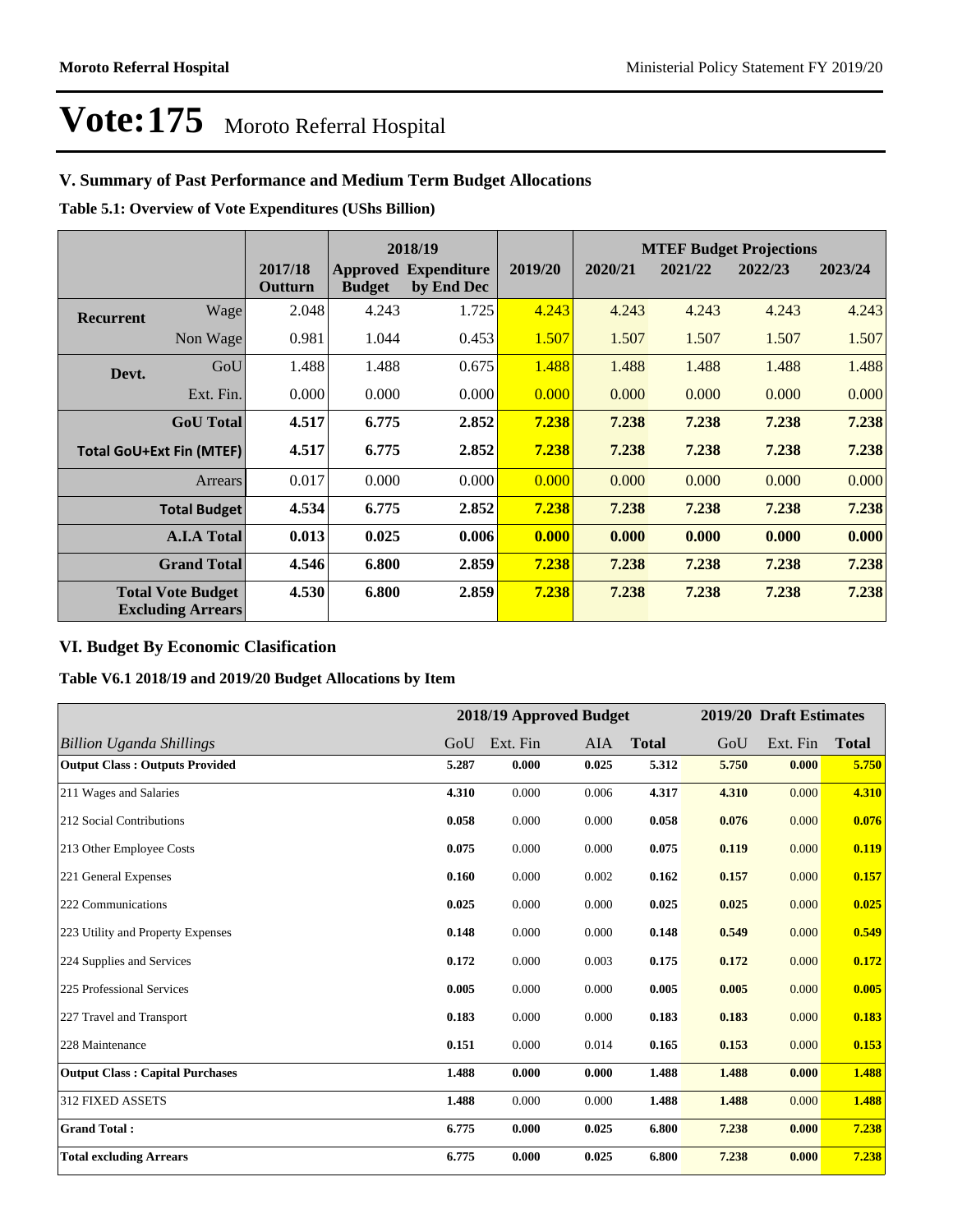### **VII. Budget By Programme And Subprogramme**

#### **Table V7.1: Past Expenditure Outturns and Medium Term Projections by Programme and SubProgramme**

| <b>Billion Uganda shillings</b>                                    | FY 2018/19                   |                           |                                   | <b>Medium Term Projections</b>              |         |         |         |         |
|--------------------------------------------------------------------|------------------------------|---------------------------|-----------------------------------|---------------------------------------------|---------|---------|---------|---------|
|                                                                    | <b>FY 2017/18</b><br>Outturn | Approved<br><b>Budget</b> | <b>Spent By</b><br><b>End Dec</b> | 2019-20<br><b>Proposed</b><br><b>Budget</b> | 2020-21 | 2021-22 | 2022-23 | 2023-24 |
| <b>56 Regional Referral Hospital Services</b>                      | 4.534                        | 6.800                     | 2.852                             | 7.238                                       | 7.238   | 7.238   | 7.238   | 7.238   |
| 01 Moroto Referral Hosptial Services                               | 2.915                        | 5.180                     | 2.116                             | 5.618                                       | 5.618   | 5.618   | 5.600   | 5.595   |
| 02 Moroto Referral Hospital Internal Audit                         | 0.011                        | 0.007                     | 0.004                             | 0.007                                       | 0.007   | 0.007   | 0.010   | 0.010   |
| 03 Moroto Regional Maintenance                                     | 0.119                        | 0.125                     | 0.058                             | 0.125                                       | 0.125   | 0.125   | 0.140   | 0.145   |
| 1004 Moroto Rehabilitation Referal Hospital                        | 1.200                        | 1.388                     | 0.625                             | 1.413                                       | 0.988   | 0.988   | 1.450   | 1.450   |
| 1472 Institutional Support to Moroto<br>Regional Referral Hospital | 0.288                        | 0.100                     | 0.050                             | 0.075                                       | 0.500   | 0.500   | 0.038   | 0.038   |
| Total for the Vote                                                 | 4.534                        | 6.800                     | 2.852                             | 7.238                                       | 7.238   | 7.238   | 7.238   | 7.238   |
| <b>Total Excluding Arrears</b>                                     | 4.517                        | 6.800                     | 2.852                             | 7.238                                       | 7.238   | 7.238   | 7.238   | 7.238   |

### **VIII. Programme Performance and Medium Term Plans**

#### **Table V8.1: Programme Outcome and Outcome Indicators ( Only applicable for FY 2019/20)**

| <b>Programme:</b>                                                  | 56 Regional Referral Hospital Services                                                                                                                                                                                                                                                                                                                                                                                                                                                               |                 |                  |                            |            |            |  |  |
|--------------------------------------------------------------------|------------------------------------------------------------------------------------------------------------------------------------------------------------------------------------------------------------------------------------------------------------------------------------------------------------------------------------------------------------------------------------------------------------------------------------------------------------------------------------------------------|-----------------|------------------|----------------------------|------------|------------|--|--|
| <b>Programme Objective</b>                                         | a) To expand and sustain the delivery of high quality safe services.<br>b) To scale up promotive, preventive and surveillance health care services<br>c) To attract and retain critical human resources for health<br>d) To strengthen the referral systems and collaborate for efficient health care services<br>e) To strengthen collaboration and partnership with other sectors, development partners, institutions and<br>health care provisions in the region, within and outside the country, |                 |                  |                            |            |            |  |  |
| <b>Responsible Officer:</b>                                        | <b>Accounting Officer</b>                                                                                                                                                                                                                                                                                                                                                                                                                                                                            |                 |                  |                            |            |            |  |  |
|                                                                    | <b>Programme Outcome:</b> Quality and accessible regional health services                                                                                                                                                                                                                                                                                                                                                                                                                            |                 |                  |                            |            |            |  |  |
|                                                                    | Sector Outcomes contributed to by the Programme Outcome                                                                                                                                                                                                                                                                                                                                                                                                                                              |                 |                  |                            |            |            |  |  |
| 1. Improved quality of life at all levels                          |                                                                                                                                                                                                                                                                                                                                                                                                                                                                                                      |                 |                  |                            |            |            |  |  |
|                                                                    |                                                                                                                                                                                                                                                                                                                                                                                                                                                                                                      |                 |                  | <b>Performance Targets</b> |            |            |  |  |
| <b>Outcome Indicators</b>                                          |                                                                                                                                                                                                                                                                                                                                                                                                                                                                                                      |                 |                  | 2019/20                    | 2020/21    | 2021/22    |  |  |
|                                                                    |                                                                                                                                                                                                                                                                                                                                                                                                                                                                                                      | <b>Baseline</b> | <b>Base year</b> | <b>Target</b>              | Projection | Projection |  |  |
| • Percentage increase of speciliezed clinic out patient attendance |                                                                                                                                                                                                                                                                                                                                                                                                                                                                                                      |                 |                  |                            | 30%        | 35%        |  |  |
| • Bed Occupancy                                                    |                                                                                                                                                                                                                                                                                                                                                                                                                                                                                                      |                 |                  |                            | 95%        | 98%        |  |  |
| • Diagonostic services                                             |                                                                                                                                                                                                                                                                                                                                                                                                                                                                                                      |                 |                  |                            | 25%        | 30%        |  |  |
| <b>SubProgramme: 01 Moroto Referral Hosptial Services</b>          |                                                                                                                                                                                                                                                                                                                                                                                                                                                                                                      |                 |                  |                            |            |            |  |  |
| <b>Output: 01 Inpatient services</b>                               |                                                                                                                                                                                                                                                                                                                                                                                                                                                                                                      |                 |                  |                            |            |            |  |  |
|                                                                    | No. of in-patients (Admissions)                                                                                                                                                                                                                                                                                                                                                                                                                                                                      |                 |                  |                            |            |            |  |  |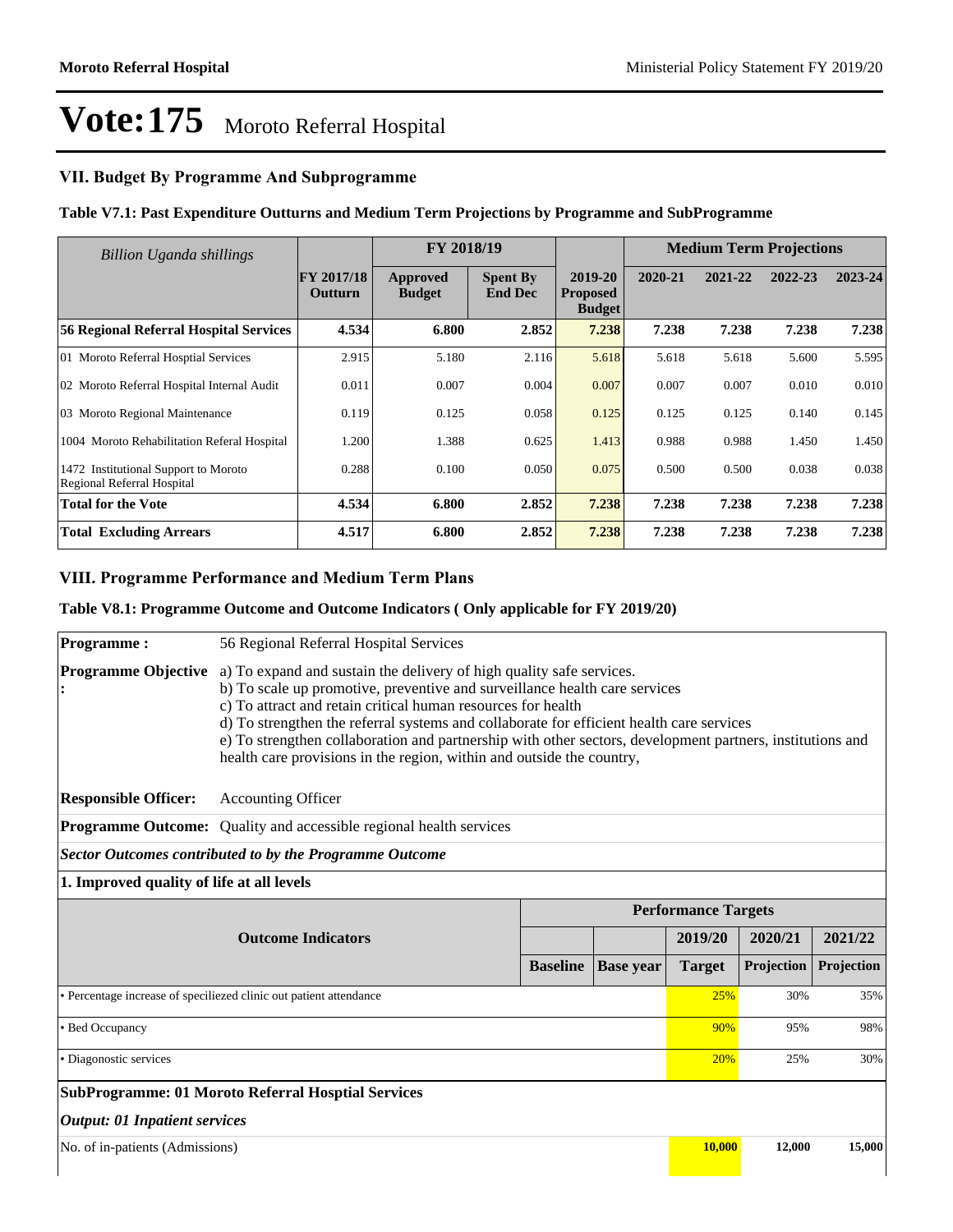| Average Length of Stay (ALOS) - days                                     | $7\phantom{.}$                    | 6                                                                            | 5                              |
|--------------------------------------------------------------------------|-----------------------------------|------------------------------------------------------------------------------|--------------------------------|
| Bed Occupancy Rate (BOR)                                                 | 95%                               | 95%                                                                          | 95%                            |
| Number of Major Operations (including Ceasarian section)                 | 2,500                             | 2,700                                                                        | 3,000                          |
| <b>Output: 02 Outpatient services</b>                                    |                                   |                                                                              |                                |
| Total general outpatients attendance                                     | 80,000                            | 85,000                                                                       | 90,000                         |
| No. of specialised clinic attendances                                    | 25,000                            | 27,000                                                                       | 30,000                         |
| Referral cases in                                                        | 3,000                             | 2,500                                                                        | 2,000                          |
| <b>Output: 04 Diagnostic services</b>                                    |                                   |                                                                              |                                |
| No. of laboratory tests carried out                                      | 125,000                           | 130,000                                                                      | 135,000                        |
| No. of patient xrays (imaging) taken                                     | 4,000                             | 4,500                                                                        | 5,000                          |
| Number of Ultra Sound Scans                                              | 5,000                             | 5,500                                                                        | 6,000                          |
| <b>Output: 05 Hospital Management and support services</b>               |                                   |                                                                              |                                |
| Assets register updated on a quarterly basis                             | $\mathbf{1}$                      | $\mathbf{1}$                                                                 | 1                              |
| Timely payment of salaries and pensions by the 2                         | 20th of<br><b>Every</b>           | 20th of<br><b>Every</b>                                                      | 20th of                        |
|                                                                          | <b>Month</b>                      | Month                                                                        | Every<br>Month                 |
| Quarterly financial reports submitted timely                             | 30th of the<br><b>Qter end</b>    | 30th of the<br><b>Month after</b> Month after Month after<br><b>Qter end</b> | 30th of the<br><b>Qter</b> end |
| <b>Output: 06 Prevention and rehabilitation services</b>                 |                                   |                                                                              |                                |
| No. of antenatal cases (All attendances)                                 | 4,500                             | 4,700                                                                        | 5,000                          |
| No. of family planning users attended to (New and Old)                   | 3,500                             | 3,700                                                                        | 4,000                          |
| Percentage of HIV positive pregnant women not on HAART initiated on ARVs | 0%                                | $0\%$                                                                        | $0\%$                          |
| <b>Output: 07 Immunisation Services</b>                                  |                                   |                                                                              |                                |
| No. of children immunised (All immunizations)                            | 8,000                             | 8,200                                                                        | 8,500                          |
| SubProgramme: 02 Moroto Referral Hospital Internal Audit                 |                                   |                                                                              |                                |
| <b>Output: 05 Hospital Management and support services</b>               |                                   |                                                                              |                                |
| Assets register updated on a quarterly basis                             | $\mathbf{1}$                      | $\mathbf{1}$                                                                 | 1                              |
| Timely payment of salaries and pensions by the 2                         | 20th of<br><b>Every</b>           | 20th of<br>Every                                                             | 20th of<br><b>Every</b>        |
| Quarterly financial reports submitted timely                             | <b>Month</b><br>30th of the       | Month<br>30th of the                                                         | Month<br>30th of the           |
|                                                                          | <b>Month after</b><br>end of Oter | Month after Month after<br>end of Qter                                       | end of Qter                    |
| <b>SubProgramme: 03 Moroto Regional Maintenance</b>                      |                                   |                                                                              |                                |
| <b>Output: 05 Hospital Management and support services</b>               |                                   |                                                                              |                                |
| Assets register updated on a quarterly basis                             | $\mathbf{1}$                      | 1                                                                            | 1                              |
| Timely payment of salaries and pensions by the 2                         | Yes/No                            | Yes/No                                                                       | Yes/No                         |
| Quarterly financial reports submitted timely                             |                                   |                                                                              |                                |
|                                                                          | Yes/No                            | Yes/No                                                                       | Yes/No                         |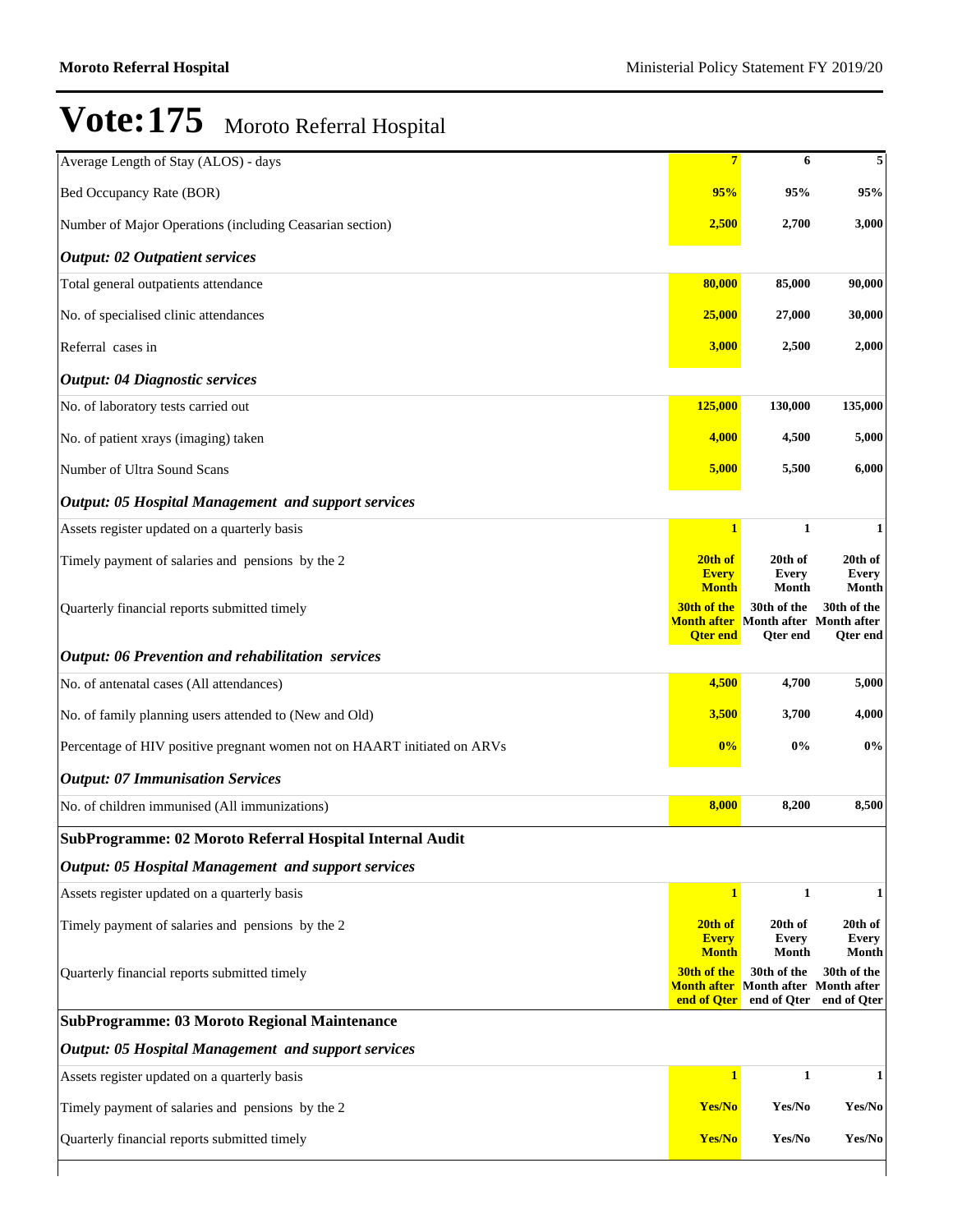| SubProgramme: 1004 Moroto Rehabilitation Referal Hospital                     |     |    |              |  |  |  |
|-------------------------------------------------------------------------------|-----|----|--------------|--|--|--|
| Output: 81 Staff houses construction and rehabilitation                       |     |    |              |  |  |  |
| No. of staff houses constructed/rehabilitated                                 | 10  | 10 | 10           |  |  |  |
| Output: 82 Maternity ward construction and rehabilitation                     |     |    |              |  |  |  |
| No. of maternity wards constructed                                            |     | 1  |              |  |  |  |
| No. of maternity wards rehabilitated                                          |     | 1  |              |  |  |  |
| Cerificates of progress/Completion                                            |     | 3  | $\mathbf{3}$ |  |  |  |
| SubProgramme: 1472 Institutional Support to Moroto Regional Referral Hospital |     |    |              |  |  |  |
| <b>Output: 85 Purchase of Medical Equipment</b>                               |     |    |              |  |  |  |
| Value of medical equipment procured (Ush Bn)                                  | .03 | 30 | 40           |  |  |  |

### **IX. Major Capital Investments And Changes In Resource Allocation**

#### **Table 9.1: Major Capital Investment (Capital Purchases outputs over 0.5Billion)**

|                                                                                                                                               | FY 2019/20 |                                                                                                                                                                 |                                                                                                                                                              |  |  |  |
|-----------------------------------------------------------------------------------------------------------------------------------------------|------------|-----------------------------------------------------------------------------------------------------------------------------------------------------------------|--------------------------------------------------------------------------------------------------------------------------------------------------------------|--|--|--|
| <b>Appr. Budget and Planned Outputs</b>                                                                                                       |            | <b>Expenditures and Achievements by</b><br>end Dec                                                                                                              | <b>Proposed Budget and Planned</b><br><b>Outputs</b>                                                                                                         |  |  |  |
| Vote 175 Moroto Referral Hospital                                                                                                             |            |                                                                                                                                                                 |                                                                                                                                                              |  |  |  |
| Program: 08 56 Regional Referral Hospital Services                                                                                            |            |                                                                                                                                                                 |                                                                                                                                                              |  |  |  |
| Development Project : 1004 Moroto Rehabilitation Referal Hospital                                                                             |            |                                                                                                                                                                 |                                                                                                                                                              |  |  |  |
| Output: 08 56 82 Maternity ward construction and rehabilitation                                                                               |            |                                                                                                                                                                 |                                                                                                                                                              |  |  |  |
| Civil works Continued, Supervision done, Site meetings done,<br>measurement sheets filled, certificates for payment issued,<br>payments made, |            | Adverts done and bidding process completed.<br>By end of Q2 Site clearing, excavation and<br>other preliminary preparations for maternity<br>ward was complete. | 1. Bids evaluated<br>2. Contracts Awarded<br>3. Construction works done<br>4.8 Site meetings done<br>5.3 Certificates issued<br>6. Supervision on works done |  |  |  |
| <b>Total Output Cost(Ushs Thousand)</b>                                                                                                       | 400,000    | 300,000                                                                                                                                                         | 1,213,413                                                                                                                                                    |  |  |  |
| Gou Dev't:                                                                                                                                    | 400,000    | 300,000                                                                                                                                                         | 1,213,413                                                                                                                                                    |  |  |  |
| Ext Fin:                                                                                                                                      | $\theta$   | $\Omega$                                                                                                                                                        |                                                                                                                                                              |  |  |  |
| A.I.A:                                                                                                                                        | $\theta$   | $\Omega$                                                                                                                                                        | $\Omega$                                                                                                                                                     |  |  |  |

### **X. Vote Challenges and Plans To Improve Performance**

#### **Vote Challenges**

- 1. Old, inadequate and dilapidated infrastructure especially wards, administration block and mortuary that are condemned and becoming public nuisance has negatively affected service up-take since most clients would prefer not to be admitted in the hospital wards.
- 2. Lack of incentives like hard to reach allowance to attract and retain both specialised and support health staffs, high cost of living

and high cost of accommodation.

- 3. Delayed and lengthy recruited process for specialists is a challenge; as a result the hospital keeps returning funds for wage back to
	- the treasury.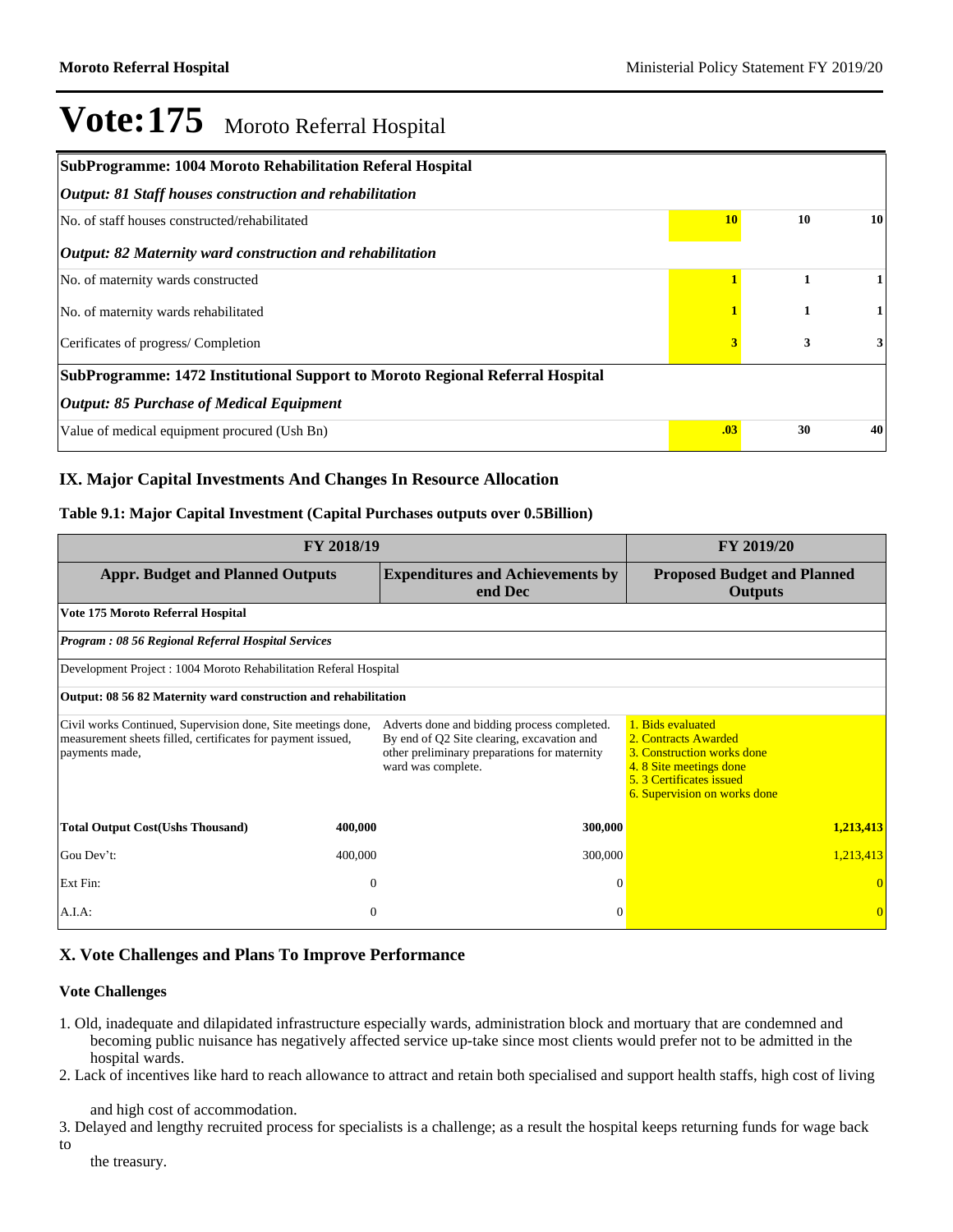- 4. High cost of utilities like fuel, electricity coupled with electricity supply being inconsistent and unstable hence affecting specialized medical equipment which is costly to repair.
- 5. Inadequate funds for major capital development infrastructure activities like staff accommodation hence scheduling the projects as multi-year projects.
- 6. Inadequate and stagnant NWR funding to support meeting the cost of allowances, fuel, electricity and rent for the hospital and staff.

7. Sparse population in the area increases our cost of service delivery in the region since more area and distance has to be covered to

see few people especially during community out reaches.

#### **Plans to improve Vote Performance**

- 1. Execute budget within the provisions of the approved budget and service delivery targets with emphasis to quality improvement;
- 2. Increase and strengthen support supervision using standard check lists both internally and in the region for improved service delivery.
- 3. Observe workers and users rights. Dispose obsolete equipment to create space and allow planning for procurement of new ones; carry out routine medical equipment maintenance.
- 4. Improve staff welfare by provision of tea, working tools and timely payments of emoluments; Improved duty coverage using biometric analysis and duty attendance registers; lobbied with partners to fill service delivery gaps.
- 5. Strict and close Supervision of works and services to ensure quality and value for money working through project management committees (Appointed Project managers) to oversee works.
- 6. Improve the working environment, functional equipment, ensured user/patients/workers' rights and safety.
- 7. Adhere to procurement regulations
- 8. Implement government policies with proper leadership and governance.

#### **XI Off Budget Support**

#### **Table 11.1 Off-Budget Support by Sub-Programme**

| <b>Billion Uganda Shillings</b>                    | 2018/19 Approved<br><b>Budget</b> | 2019/20 Draft<br><b>Estimates</b> |
|----------------------------------------------------|-----------------------------------|-----------------------------------|
| Programme 0856 Regional Referral Hospital Services | 0.00                              | 0.83                              |
| <b>Recurrent Budget Estimates</b>                  |                                   |                                   |
| 01 Moroto Referral Hosptial Services               | 0.00                              | 0.83                              |
| 400-MULTI-LATERAL DEVELOPMENT PARTNERS             | 0.00                              | 0.10                              |
| $ 426$ -UNICEF                                     | 0.00                              | 0.12                              |
| 438-Joint United Nations Programme on HIV/AIDS     | 0.00                              | 0.51                              |
| $ 445$ -World Health Organisation (WHO)            | 0.00                              | 0.10                              |
| <b>Total for Vote</b>                              | 0.00                              | 0.83                              |

#### **XII. Vote Cross Cutting Policy And Other Budgetary Issues**

#### **Table 12.1: Cross- Cutting Policy Issues**

| <b>Issue Type:</b>       | <b>HIV/AIDS</b>                             |
|--------------------------|---------------------------------------------|
| Objective :              | To reduce incidence of HIV infections       |
| <b>Issue of Concern:</b> | Increased incidence of HIV in the community |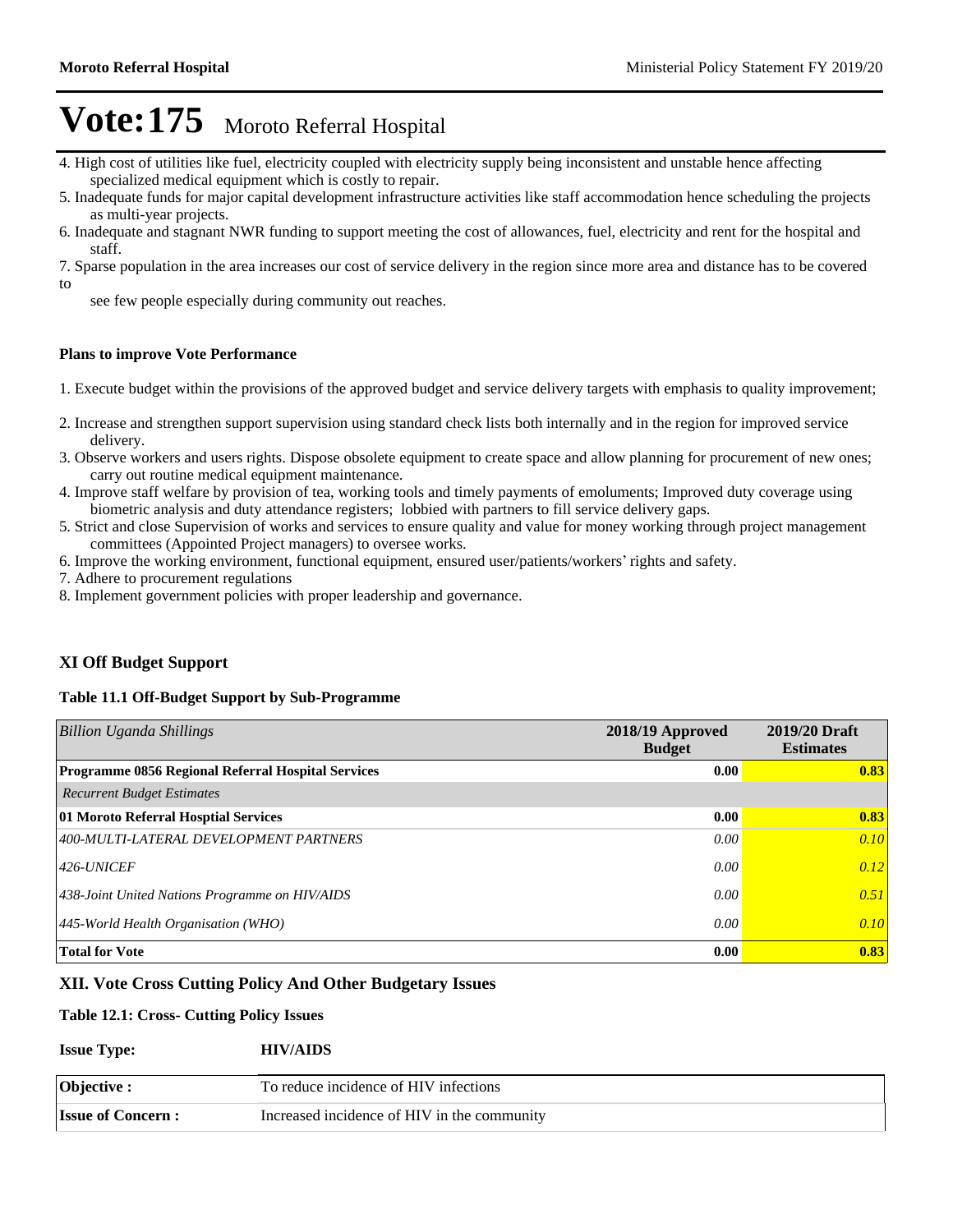| <b>Planned Interventions:</b>       | Conduct continuous health educations; Conduct HIV/AIDS counseling and testing and TB co-<br>infection screening; Conducting Safe male circumcision; Conduct out reaches to cover most at risk<br>populations; Condom distribution to special groups          |
|-------------------------------------|--------------------------------------------------------------------------------------------------------------------------------------------------------------------------------------------------------------------------------------------------------------|
| <b>Budget Allocation (Billion):</b> | 0.002                                                                                                                                                                                                                                                        |
| <b>Performance Indicators:</b>      | Number of health education conducted; Number of clients counseled and tested; Number of male<br>circumcisions, Number of outreaches conducted; Number condoms distributed.                                                                                   |
| Objective:                          | To Eliminate mother to child infections                                                                                                                                                                                                                      |
|                                     | 2. To Eliminate mother to child infections                                                                                                                                                                                                                   |
| <b>Issue of Concern:</b>            | Babies born with HIV arising from mother to child transmission                                                                                                                                                                                               |
| <b>Planned Interventions:</b>       | Test every mother and husband during antenatal; Immediate initiation of those found positive on<br>ART treatment: followed, Encourage mothers to deliver in health facilities; Provide incentives for<br>spouses (men) to accompany mothers.                 |
| <b>Budget Allocation (Billion):</b> | 0.005                                                                                                                                                                                                                                                        |
| <b>Performance Indicators:</b>      | Number of spouses tested, and initiated on treatment; Number of children tested negative born of<br>positive mothers; Number of mothers coming for 4th ANC visit and delivering in the Hospital;<br>Number of spouses accompanying their wives.              |
| <b>Issue Type:</b>                  | Gender                                                                                                                                                                                                                                                       |
| Objective:                          | To sensitise the community on the dangers of late health services seeking behaviour to avoid<br>complications and death of referred patients targeting expectant mothers, the disabled, adolescents<br>and those from risky and unfavorable locations.       |
| <b>Issue of Concern:</b>            |                                                                                                                                                                                                                                                              |
|                                     | Delayed health seeking behaviour resulting into complications, high morbidity and mortality,<br>especially expectant mothers, the disabled, elderly, destitute adolescents and the critically sick.                                                          |
| <b>Planned Interventions:</b>       | Gender focal person and desk, Health education talks, Community outreaches, special clinics days<br>for adolescents and pediatrics, special groups Involvement, Capacity built for old, disabled<br>Supervision, referrals, emergency & ambulatory services. |
| <b>Budget Allocation (Billion):</b> | 0.005                                                                                                                                                                                                                                                        |
| <b>Performance Indicators:</b>      | Complaints desk, % of budget, No. of Cases reported, Gender & Equity Education talks, people &<br>locations covered; specialized clinics, early ANC attendance, Hospital deliveries, Reduced<br>maternal perinatal death; cases referred by CHWs &peers.     |
| Objective:                          | To offer inclusive and accessible emergency ambulatory services to all critically ill and deserving<br>patients irrespective of age, sex and sexual orientations, gender, social status and geographical<br>location within Karamoja region.                 |
| <b>Issue of Concern:</b>            | Limited access to emergency and ambulatory services for critically ill patients due to gender and<br>Equity issues.                                                                                                                                          |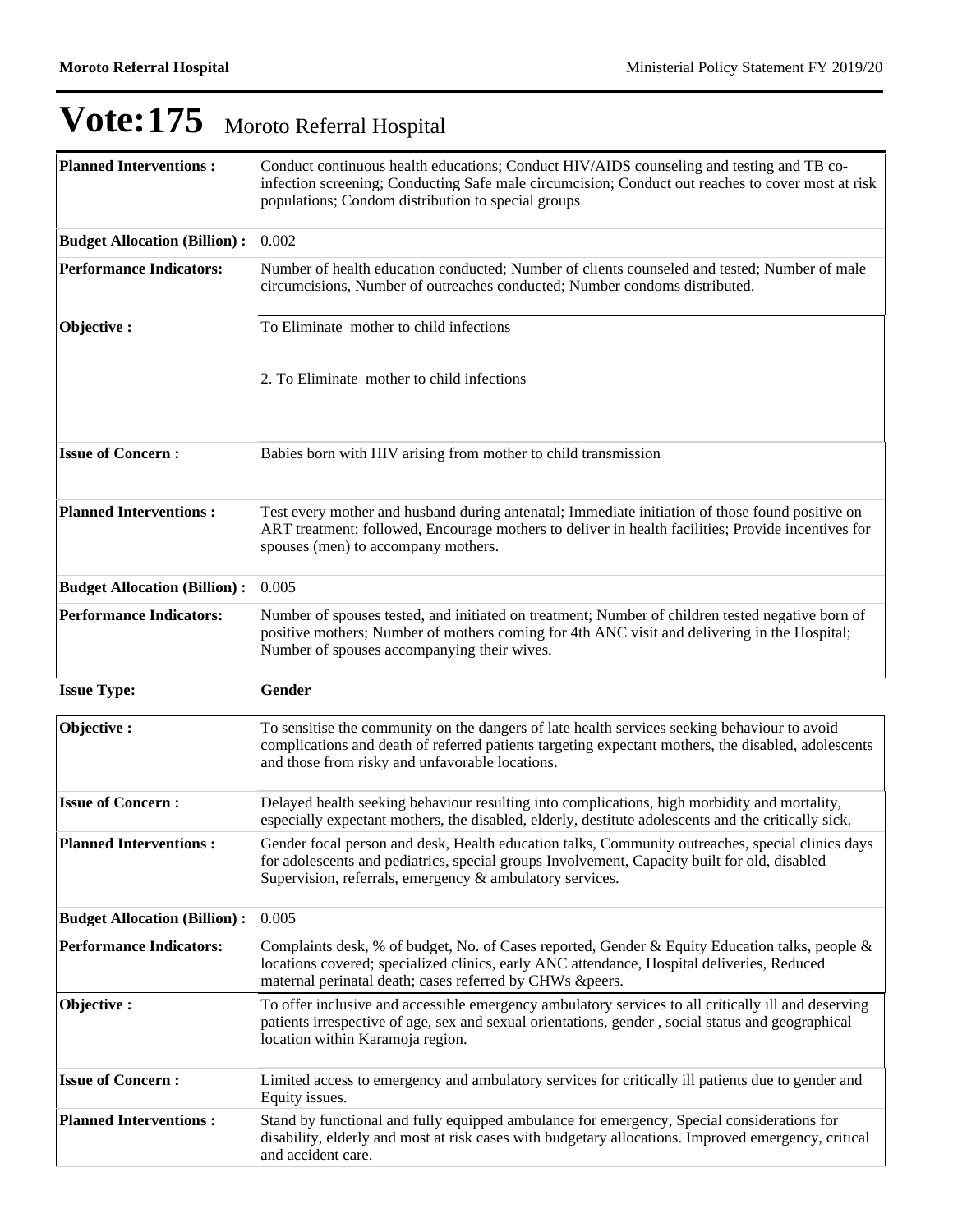| <b>Budget Allocation (Billion):</b> | 0.003                                                                                                                                                                                                                                      |
|-------------------------------------|--------------------------------------------------------------------------------------------------------------------------------------------------------------------------------------------------------------------------------------------|
| <b>Performance Indicators:</b>      | Number of Patients offered ambulatory services, Cases handled & locations marked<br>Emergency cases properly managed in the hospital. Referred in time Aggregated in Age, sex,<br>disability                                               |
| <b>Issue Type:</b>                  | <b>Enviroment</b>                                                                                                                                                                                                                          |
| Objective:                          | To ensure proper hospital waste disposal and management                                                                                                                                                                                    |
| <b>Issue of Concern:</b>            | Un hospitable and unsafe hospital environment resulting into accidents, insecurity and infection                                                                                                                                           |
| <b>Planned Interventions:</b>       | Safe water portion, constant power; cleaning supervision, QI &5Spracticed, Signages; compound<br>beatification, staff in protective wear, uniforms; internal supervision and laundry<br>services; Disposal of obsolete items and equipment |
| <b>Budget Allocation (Billion):</b> | 0.002                                                                                                                                                                                                                                      |
| <b>Performance Indicators:</b>      | Clean & safe working environment; Availability of water, power, Proper waste mgt, staff<br>protected, 5S implemented. Functional committees, Regular supplies, and tools; reduction in<br>hospital infection & septic cases;               |
| Objective:                          | To have a clean and safe working hospital environment                                                                                                                                                                                      |
| <b>Issue of Concern:</b>            | Reduced tree cover and increased environmental pollution                                                                                                                                                                                   |
| <b>Planned Interventions:</b>       | Replant and increase tree cover; Waste segregation and disposal according to accepted standards;<br>Strengthen infection control and prevention with functional committees                                                                 |
| <b>Budget Allocation (Billion):</b> | 0.003                                                                                                                                                                                                                                      |
| <b>Performance Indicators:</b>      | Number of trees planted on the hospital compound; Area in square meter planted with grass;<br>Number in kilograms of waste incinerated according to acceptable standards                                                                   |

### **XIII. Personnel Information**

### **Table 13.1 Staff Establishment Analysis**

| <b>Title</b>               | <b>Salary Scale</b> | <b>Number Of Approved Positions</b> | <b>Number Of Filled Positions</b> |
|----------------------------|---------------------|-------------------------------------|-----------------------------------|
| Consultant                 | U1 SC               |                                     | $\left($                          |
| Hospital Director          | U1S                 |                                     | $\theta$                          |
| Consultant (Anaesthesia)   | U1SE                |                                     | $\theta$                          |
| Consultant (ENT)           | U1SE                |                                     | $\Omega$                          |
| Consultant (Medicine)      | U1SE                |                                     | $\theta$                          |
| Consultant (Obs. & Gyn)    | U1SE                |                                     |                                   |
| Consultant (Paediatrics)   | U1SE                |                                     | $\theta$                          |
| Consultant (Pathology)     | U1SE                |                                     | $\Omega$                          |
| Consultant (Surgery)       | U1SE                |                                     | $\Omega$                          |
| Consultnat (Public Health) | U1SE                |                                     | $\theta$                          |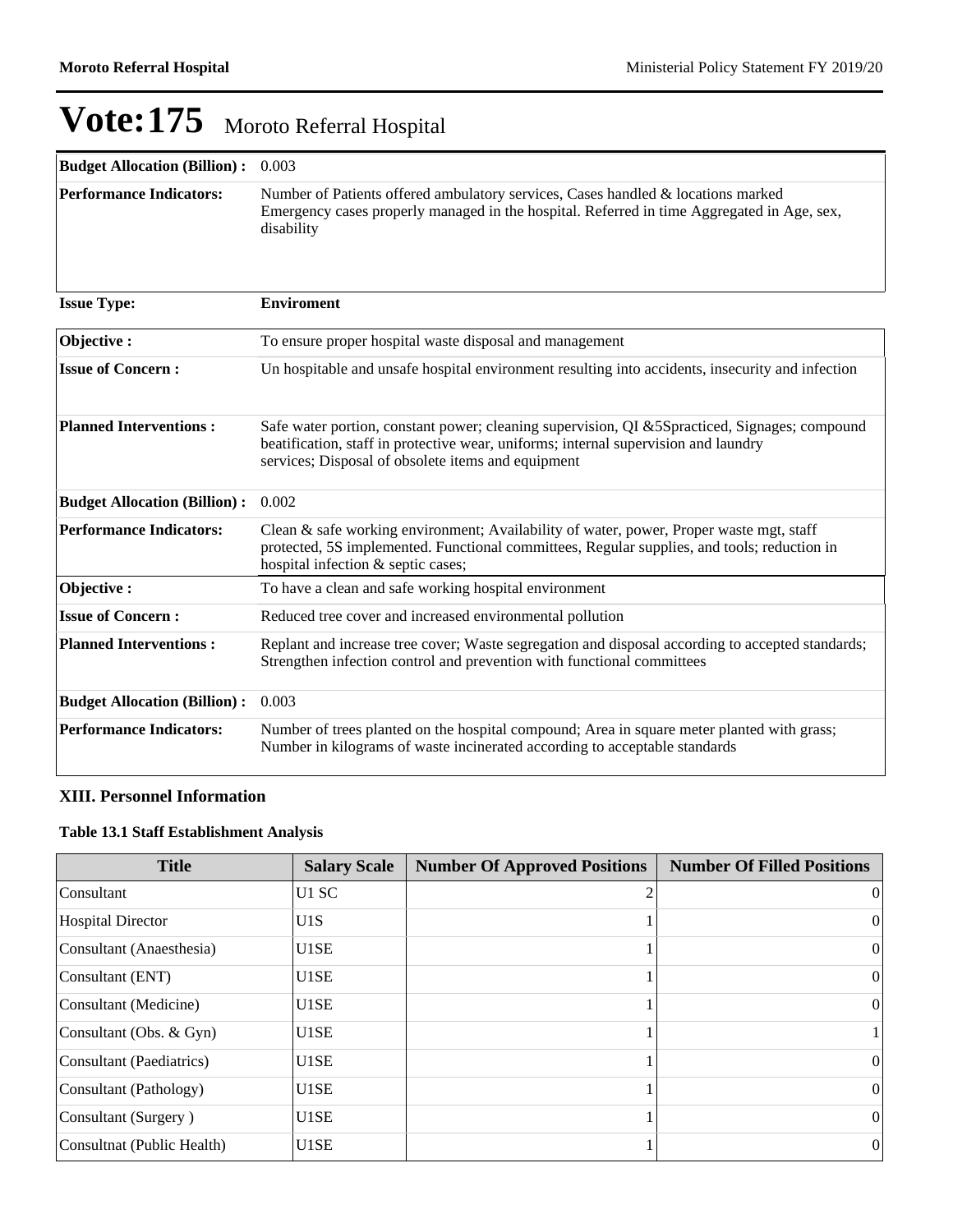| Senior Consultant                                          | U1SE              |                | $\theta$       |
|------------------------------------------------------------|-------------------|----------------|----------------|
| Senior Principal Nursing Officer                           | U <sub>2</sub> SC |                |                |
| Medical Officer Special Grade<br>(Paediatrics)             | $U2(Med-1)$       |                | 0              |
| Medical Officer Special Grade<br>(Public Health)           | $U2(Med-1)$       |                | $\Omega$       |
| Principal Hospital Administrator                           | U2L               |                |                |
| Principal Human Resource Officer                           | U2L               |                |                |
| Medical Officer Special Grade<br>(Opthamology)             | U2U               |                | $\Omega$       |
| Medical Officer Special Grade<br>(Psychiatry)              | U2U               |                | 0              |
| Medical Officer Special Grade<br>(Radiology)               | U2U               | 1              | $\Omega$       |
| Medical Officer Special Grade<br>(Senior Dental Surgeon)   | U2U               |                |                |
| <b>Medical Officer Special</b><br>GradeOrthopaedic Surgeon | U2U               | 5              | $\Omega$       |
| Principal Laboratory Technologist                          | U <sub>3</sub> SC | 1              |                |
| Principal Dispenser                                        | $U3(Med-2)$       |                |                |
| Senior Dental Surgeon                                      | $U3(Med-2)$       |                |                |
| Senior Hospital Administrator                              | U3L               |                |                |
| Senior Records Officer                                     | U3L               |                | $\Omega$       |
| Principal Anesthetic Officer                               | U3SC              |                | $\theta$       |
| Principal Clinical Officer                                 | U3SC              |                |                |
| Principal Occupation Therapist                             | U3SC              | 3              |                |
| <b>Senior Nutritionist</b>                                 | U3SC              |                |                |
| Senior Accountant                                          | U3U               |                | $\theta$       |
| Senior Dispenser                                           | U <sub>4</sub> SC | ∠              |                |
| Senior LabaratoryTechnician                                | U <sub>4</sub> SC | $\overline{c}$ | $\theta$       |
| Senior Public Health Dental Officer                        | U <sub>4</sub> SC |                | $\Omega$       |
| Senior Theatre Assistant                                   | U <sub>4</sub> SC | 2              | $\theta$       |
| Procument Officer                                          | U4U               | 2              |                |
| Dental Surgeon                                             | $U4(Med-1)$       |                |                |
| Pharmacist                                                 | $U4(Med-1)$       | 2              | $\theta$       |
| Senior Anaesthetic Officer                                 | $U4(Med-2)$       | $\overline{c}$ | $\overline{2}$ |
| Senior Nursing Officer                                     | $U4(Med-2)$       | 15             | 11             |
| Senior Orthopaedic Officer                                 | $U4(Med-2)$       | 2              | 2              |
| Senior Orthopaedic Technician                              | $U4(Med-2)$       |                |                |
| Senior Physiotherapist                                     | $U4(Med-2)$       | 1              |                |
|                                                            |                   |                |                |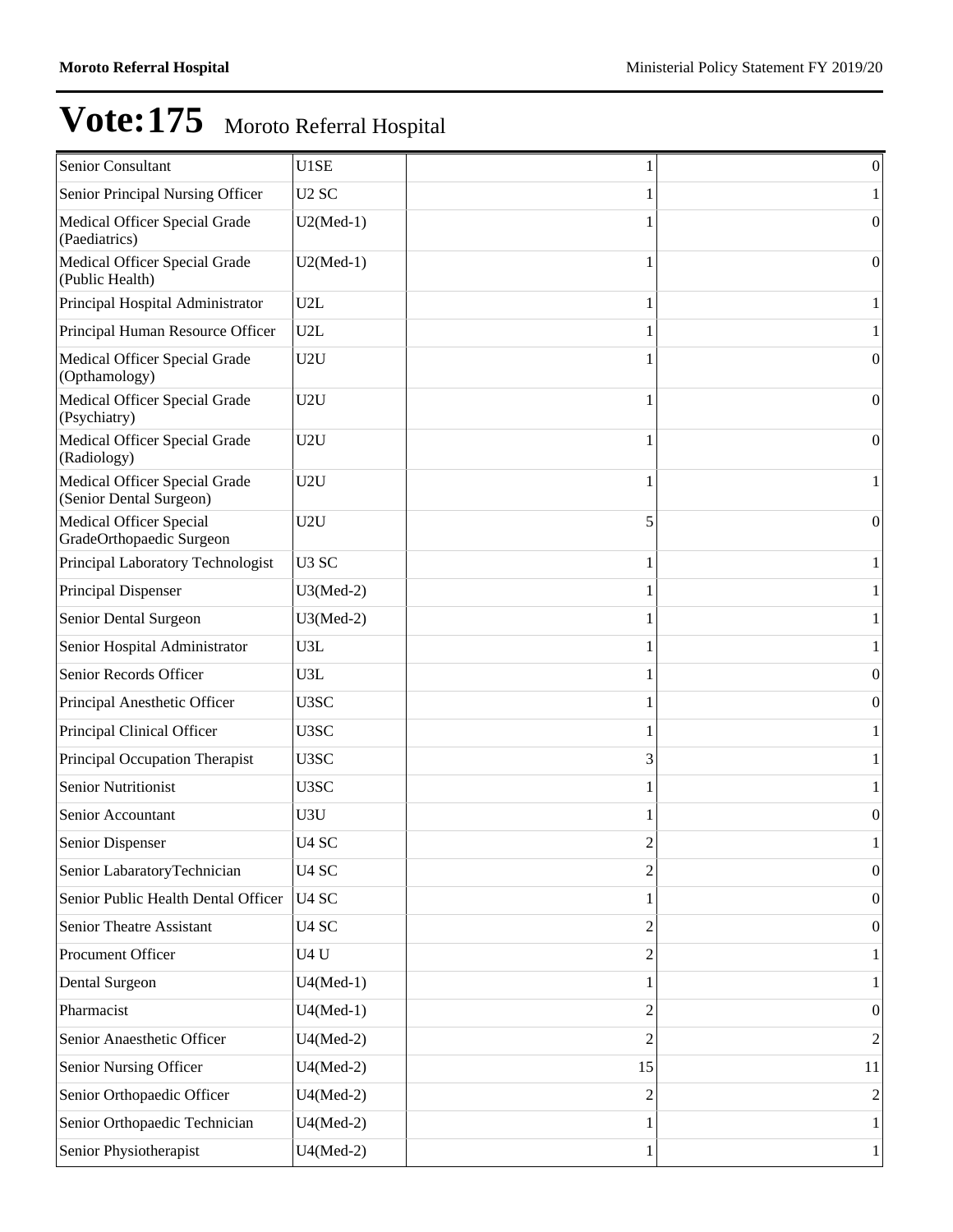| Senior Radiographer                              | $U4(Med-2)$      | 3              | $\sqrt{2}$       |
|--------------------------------------------------|------------------|----------------|------------------|
| Hospital Administrator                           | U <sub>4</sub> L |                | $\mathbf{1}$     |
| Human Resource Officer                           | U4L              |                | $\mathbf{1}$     |
| <b>Medical Records Officer</b>                   | U4L              |                | $\mathbf{1}$     |
| <b>Medical Social Worker</b>                     | U4L              | $\overline{c}$ | $\mathbf{1}$     |
| <b>Bio Medical Engineer</b>                      | U4SC             |                | $\mathbf{1}$     |
| Senior Laboratory Technologist                   | U4SC             | $\overline{c}$ | $\overline{2}$   |
| Senior Ophthalmic Clinical Officer               | U4SC             | 3              | $\sqrt{2}$       |
| Accountant                                       | U4U              | 2              | $\overline{2}$   |
| <b>Inventory Management Officer</b>              | U4U              |                | $\mathbf{1}$     |
| Medical Officer                                  | U4U              | 10             | 10               |
| Sen. Psych. Clinical Officer                     | U4U              | 3              | 3                |
| Senior Clinical Officer                          | U4U              | 3              | 3                |
| Senior occupational Therapist                    | U4U              |                | $\boldsymbol{0}$ |
| Supplies Officer                                 | U4U              | $\overline{c}$ | $\mathbf{1}$     |
| Nursing Officer Midwife                          | U5 SC            | 15             | 12               |
| Orthopaedic.Technician                           | U5 SC            |                | $\mathbf{1}$     |
| Senior Enrolled Nurse                            | U5 SC            | 2              | $\mathbf{1}$     |
| Clinical Officer                                 | U5(SC)           | 11             | 3                |
| Dispenser                                        | U5(SC)           | 4              | $\sqrt{2}$       |
| Nursing Officer (NURSING)                        | U5(SC)           | 22             | $22\,$           |
| Nutritionist                                     | U5(SC)           | 2              | $\boldsymbol{0}$ |
| Orthopaedic Officer                              | U5(SC)           | 6              | $\sqrt{2}$       |
| Psychiatric Clinical Officer                     | U5(SC)           | 2              | $\mathbf{1}$     |
| Public Health Dental Officer                     | U5(SC)           | 4              | 3                |
| Radiographer                                     | U5(SC)           | 3              | $\mathbf{1}$     |
| <b>Assistant Medical Records Officer</b>         | U5L              | 2              | $\boldsymbol{0}$ |
| Office Supervisor                                | U5L              | 2              | $\boldsymbol{0}$ |
| <b>Stenographer Secretary</b>                    | U5L              | 4              | $\boldsymbol{0}$ |
| <b>Assistant Engineering Officer</b>             | U5SC             | 4              | $\mathbf{1}$     |
| Laboratory Technologist                          | U5SC             | 4              | $\sqrt{2}$       |
| <b>Assistant Inventory Management</b><br>Officer | U5U              | 2              | $\mathbf{1}$     |
| Theatre Assistant                                | U6(Med)          | 3              | 3                |
| Office Typist                                    | U6L              | 2              | $\mathbf{1}$     |
| Records Assistant                                | U6L              | 3              | $\boldsymbol{0}$ |
| <b>Stores Assistant</b>                          | U6U              | 2              | $\mathbf{1}$     |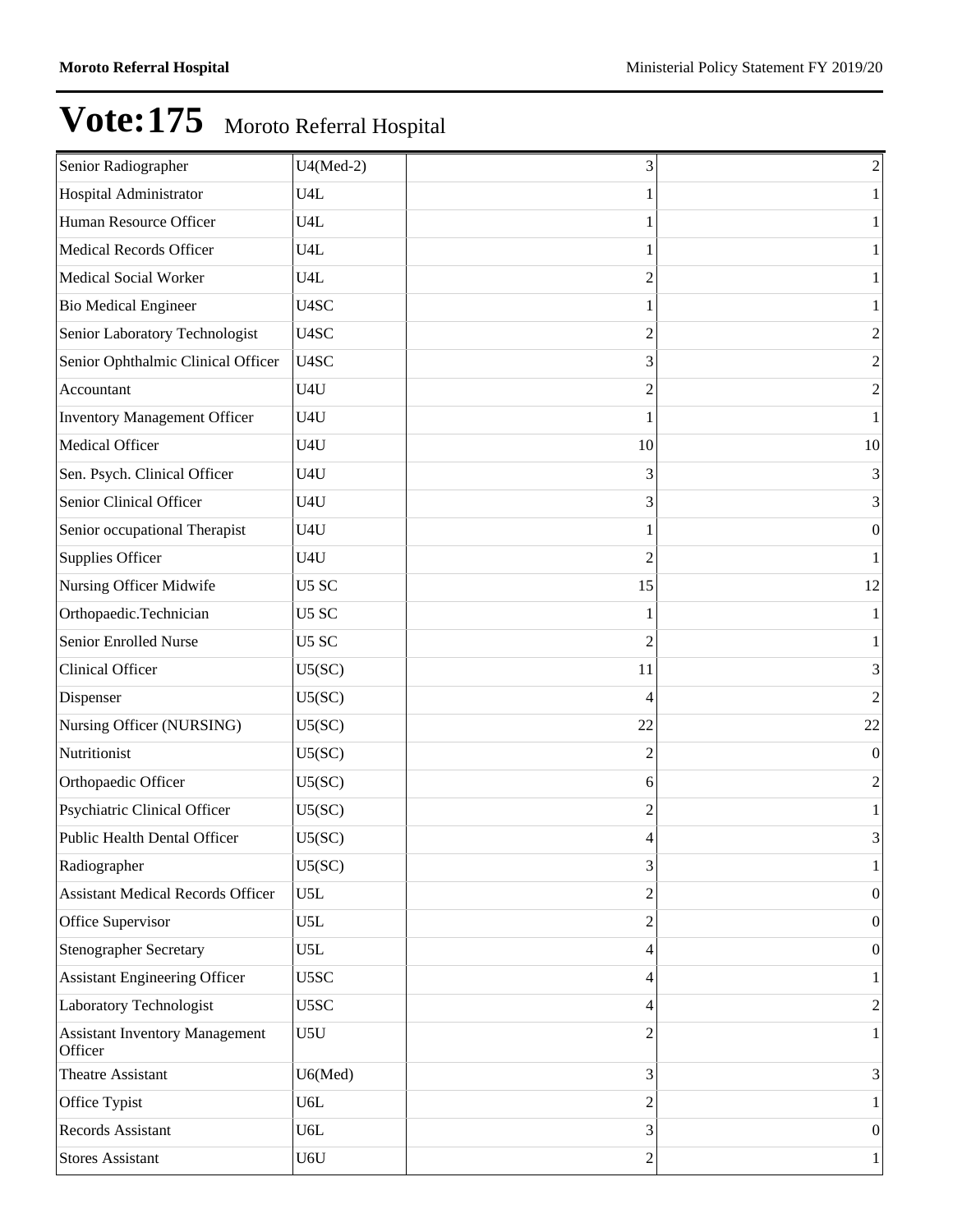| 6 <sup>1</sup><br>9 |
|---------------------|
|                     |
|                     |
| 1                   |
| $\boldsymbol{0}$    |
| 26                  |
| $\overline{2}$      |
| $\overline{c}$      |
| 3                   |
| $\mathbf{1}$        |
| 15                  |
| $\overline{2}$      |
| 5                   |
| 5                   |
| 14                  |
| 6                   |
| $\overline{2}$      |
| 5                   |
|                     |
|                     |
| 6                   |
| $\boldsymbol{0}$    |
| $\boldsymbol{0}$    |
| 1                   |
| $\vert 0 \vert$     |
| $\boldsymbol{0}$    |
|                     |

### **Table 13.2 Staff Recruitment Plan**

| Post Title                                              | Salalry<br>Scale | No. Of<br>Approved<br><b>Posts</b> | $No$ Of<br><b>Filled Posts</b> | Vacant<br><b>Posts</b> | No. of Posts<br>Cleared for<br>Filling<br>FY2019/20 | <b>Gross Salary</b><br>Per Month<br>(UGX) | <b>Total Annual</b><br>Salary<br>(UGX) |
|---------------------------------------------------------|------------------|------------------------------------|--------------------------------|------------------------|-----------------------------------------------------|-------------------------------------------|----------------------------------------|
| Accountant                                              | U4U              |                                    |                                |                        |                                                     |                                           | $\theta$                               |
| <b>Accounts Assistant</b>                               | U7U              |                                    | 0                              |                        |                                                     | 1,133,343                                 | 13,600,116                             |
| Artisan Mate - Carpenter                                | U8U              |                                    |                                |                        |                                                     |                                           | $\Omega$                               |
| Artisan Mate - Plumber                                  | U8U              |                                    |                                |                        |                                                     |                                           | 0                                      |
| Artsan Electrician                                      | U8 <sub>U</sub>  | ◠                                  | $\overline{2}$                 |                        |                                                     |                                           | $\Omega$                               |
| Askari                                                  | U8L              | 17                                 | 14                             |                        |                                                     | 641,496                                   | 7,697,952                              |
| <b>Assistant Engineering Officer</b>                    | U5SC             | 4                                  |                                |                        |                                                     | 3,600,000                                 | 43,200,000                             |
| <b>Assistant Inventory Management</b><br><b>Officer</b> | U <sub>5U</sub>  | $\mathcal{L}$                      |                                |                        |                                                     | 745,816                                   | 8,949,792                              |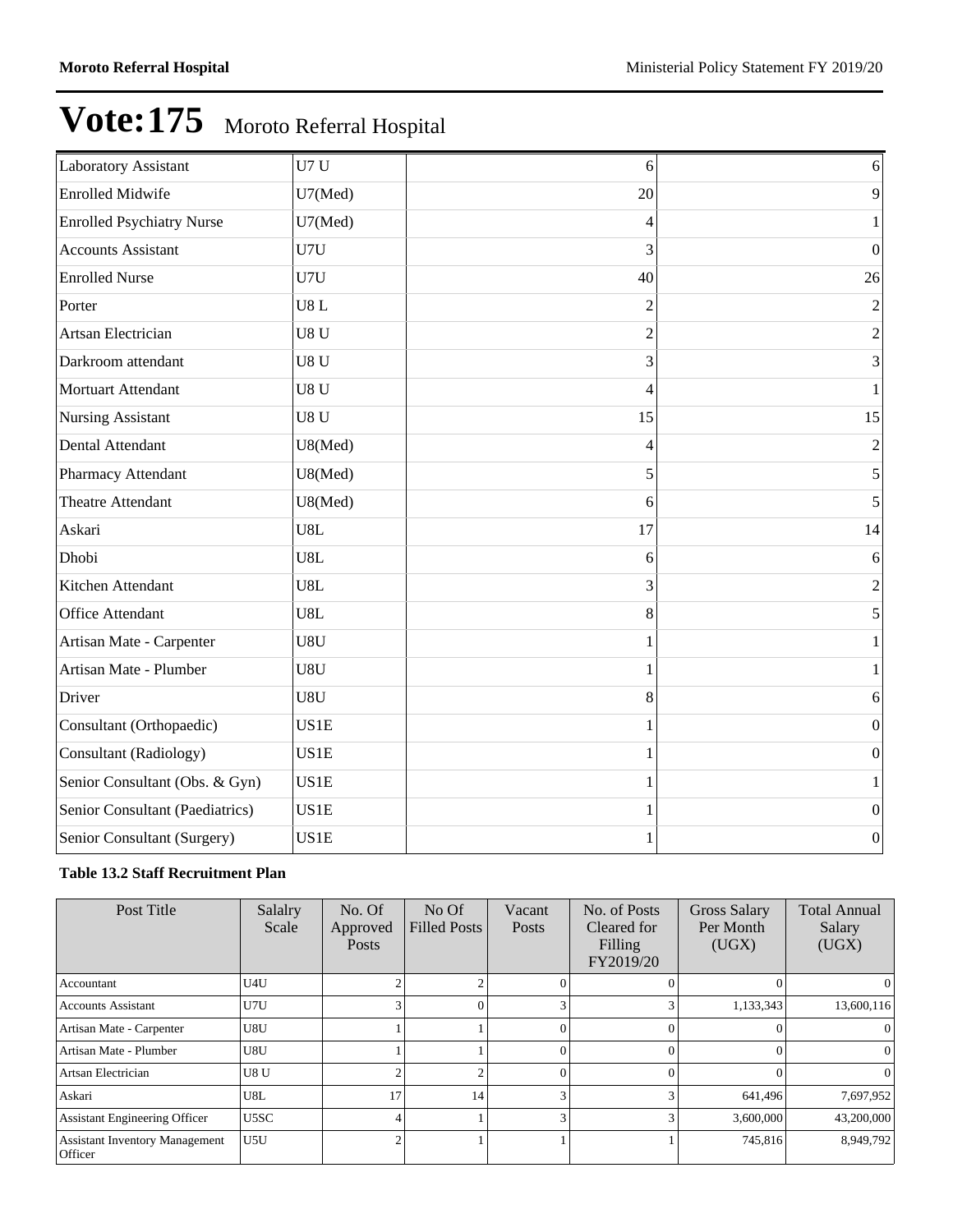| <b>Assistant Medical Records Officer</b>                 | U5L              | $\overline{\mathbf{c}}$ | $\boldsymbol{0}$ | 2                | 2                | 959,518          | 11,514,216     |
|----------------------------------------------------------|------------------|-------------------------|------------------|------------------|------------------|------------------|----------------|
| <b>Bio Medical Engineer</b>                              | U4SC             |                         |                  | $\boldsymbol{0}$ | $\Omega$         | $\Omega$         | $\Omega$       |
| Clinical Officer                                         | U5(SC)           | 11                      | 3                | 8                |                  | 9,600,000        | 115,200,000    |
| Consultant                                               | U1 SC            | $\overline{c}$          | $\boldsymbol{0}$ | $\mathfrak{2}$   |                  | 5,571,260        | 66,855,120     |
| Consultant (Anaesthesia)                                 | U1SE             | 1                       | $\overline{0}$   |                  |                  | 4,200,000        | 50,400,000     |
| Consultant (ENT)                                         | U1SE             | 1                       | $\boldsymbol{0}$ | 1                |                  | 4,200,000        | 50,400,000     |
| Consultant (Medicine)                                    | U1SE             | 1                       | $\overline{0}$   |                  |                  | 4,200,000        | 50,400,000     |
| Consultant (Obs. & Gyn)                                  | U1SE             | 1                       |                  | $\overline{0}$   |                  | $\Omega$         | $\Omega$       |
| Consultant (Orthopaedic)                                 | US1E             |                         | $\boldsymbol{0}$ |                  |                  | 4,200,000        | 50,400,000     |
| Consultant (Paediatrics)                                 | U1SE             | 1                       | $\overline{0}$   |                  |                  | 4,200,000        | 50,400,000     |
| Consultant (Pathology)                                   | U1SE             | 1                       | $\boldsymbol{0}$ | 1                |                  | 4,200,000        | 50,400,000     |
| Consultant (Radiology)                                   | US1E             | 1                       | $\overline{0}$   |                  |                  | 4,200,000        | 50,400,000     |
| Consultant (Surgery)                                     | U1SE             | 1                       | $\mathbf{0}$     |                  |                  | 4,200,000        | 50,400,000     |
| Consultnat (Public Health)                               | U1SE             | 1                       | $\boldsymbol{0}$ |                  |                  | 4,200,000        | 50,400,000     |
| Darkroom attendant                                       | U8U              | 3                       | 3                | $\mathbf{0}$     | $\Omega$         | $\Omega$         | $\Omega$       |
| Dental Attendant                                         | U8(Med)          | 4                       | $\overline{c}$   | $\mathfrak{2}$   | $\overline{c}$   | 627,664          | 7,531,968      |
| Dental Surgeon                                           | $U4(Med-1)$      | 1                       | 1                | $\overline{0}$   | $\theta$         | $\theta$         | $\Omega$       |
| Dhobi                                                    | U8L              | 6                       | 6                | $\overline{0}$   | $\theta$         | $\Omega$         | $\Omega$       |
| Dispenser                                                | U5(SC)           | 4                       | $\overline{2}$   | $\overline{2}$   |                  | 2,400,000        | 28,800,000     |
| Driver                                                   | U8U              | 8                       | 6                | $\mathfrak{2}$   | $\overline{c}$   | 474,138          | 5,689,656      |
| <b>Enrolled Midwife</b>                                  | U7(Med)          | 20                      | 9                | 11               | 11               | 6,744,738        | 80,936,856     |
| <b>Enrolled Nurse</b>                                    | U7U              | 40                      | 26               | 14               | 14               | 68,673,696       | 824,084,352    |
| <b>Enrolled Psychiatry Nurse</b>                         | U7(Med)          | 4                       |                  | 3                | 3                | 1,839,474        | 22,073,688     |
| Hospital Administrator                                   | U4L              | 1                       |                  | $\mathbf{0}$     | $\mathbf{0}$     | $\theta$         | $\Omega$       |
| <b>Hospital Director</b>                                 | U <sub>1</sub> S | 1                       | $\boldsymbol{0}$ | 1                |                  | 4,800,000        | 57,600,000     |
| Human Resource Officer                                   | U4L              | 1                       |                  | $\mathbf{0}$     | $\mathbf{0}$     | $\overline{0}$   | $\Omega$       |
| Inventory Management Officer                             | U4U              | 1                       | 1                | $\overline{0}$   | $\theta$         | $\Omega$         | $\Omega$       |
| Kitchen Attendant                                        | U8L              | 3                       | $\mathfrak{2}$   | 1                |                  | 213,832          | 2,565,984      |
| Laboratory Assistant                                     | U7U              | 6                       | 6                | $\mathbf{0}$     | $\mathbf{0}$     | $\theta$         | $\Omega$       |
| Laboratory Technologist                                  | U5SC             | 4                       | $\overline{c}$   | $\mathfrak{2}$   | $\overline{c}$   | 1,796,674        | 21,560,088     |
| Medical Officer                                          | U4U              | 10                      | 10               | $\mathbf{0}$     | $\Omega$         | $\overline{0}$   | $\mathbf{0}$   |
| Medical Officer Special Grade<br>(Opthamology)           | U2U              | 1                       | $\boldsymbol{0}$ | 1                | 1                | 3,750,000        | 45,000,000     |
| Medical Officer Special Grade<br>(Paediatrics)           | $U2(Med-1)$      | 1                       | $\mathbf{0}$     |                  |                  | 3,750,000        | 45,000,000     |
| Medical Officer Special Grade<br>(Psychiatry)            | U2U              | $\mathbf{1}$            | $\overline{0}$   | $\mathbf{1}$     |                  | 3,750,000        | 45,000,000     |
| Medical Officer Special Grade<br>(Radiology)             | U2U              | 1                       | $\mathbf{0}$     |                  |                  | 3,750,000        | 45,000,000     |
| Medical Officer Special Grade<br>(Senior Dental Surgeon) | U2U              | 1                       | 1                | $\Omega$         | $\Omega$         | $\Omega$         | $\overline{0}$ |
| Medical Officer Special Grade<br>(Public Health)         | $U2(Med-1)$      | 1                       | $\boldsymbol{0}$ | 1                |                  | 3,750,000        | 45,000,000     |
| Medical Officer Special<br>GradeOrthopaedic Surgeon      | U2U              | 5                       | $\overline{0}$   | 5                | 5                | 18,750,000       | 225,000,000    |
| <b>Medical Records Officer</b>                           | U4L              | 1                       | 1                | $\mathbf{0}$     | $\boldsymbol{0}$ | $\overline{0}$   | $\mathbf{0}$   |
| Medical Social Worker                                    | U4L              | $\overline{c}$          | 1                | 1                |                  | 601,341          | 7,216,092      |
| Mortuart Attendant                                       | U8 U             | 4                       | 1                | 3                | 3                | 967,971          | 11,615,652     |
| <b>Nursing Assistant</b>                                 | U8U              | 15                      | 15               | $\boldsymbol{0}$ | $\boldsymbol{0}$ | $\boldsymbol{0}$ | $\mathbf{0}$   |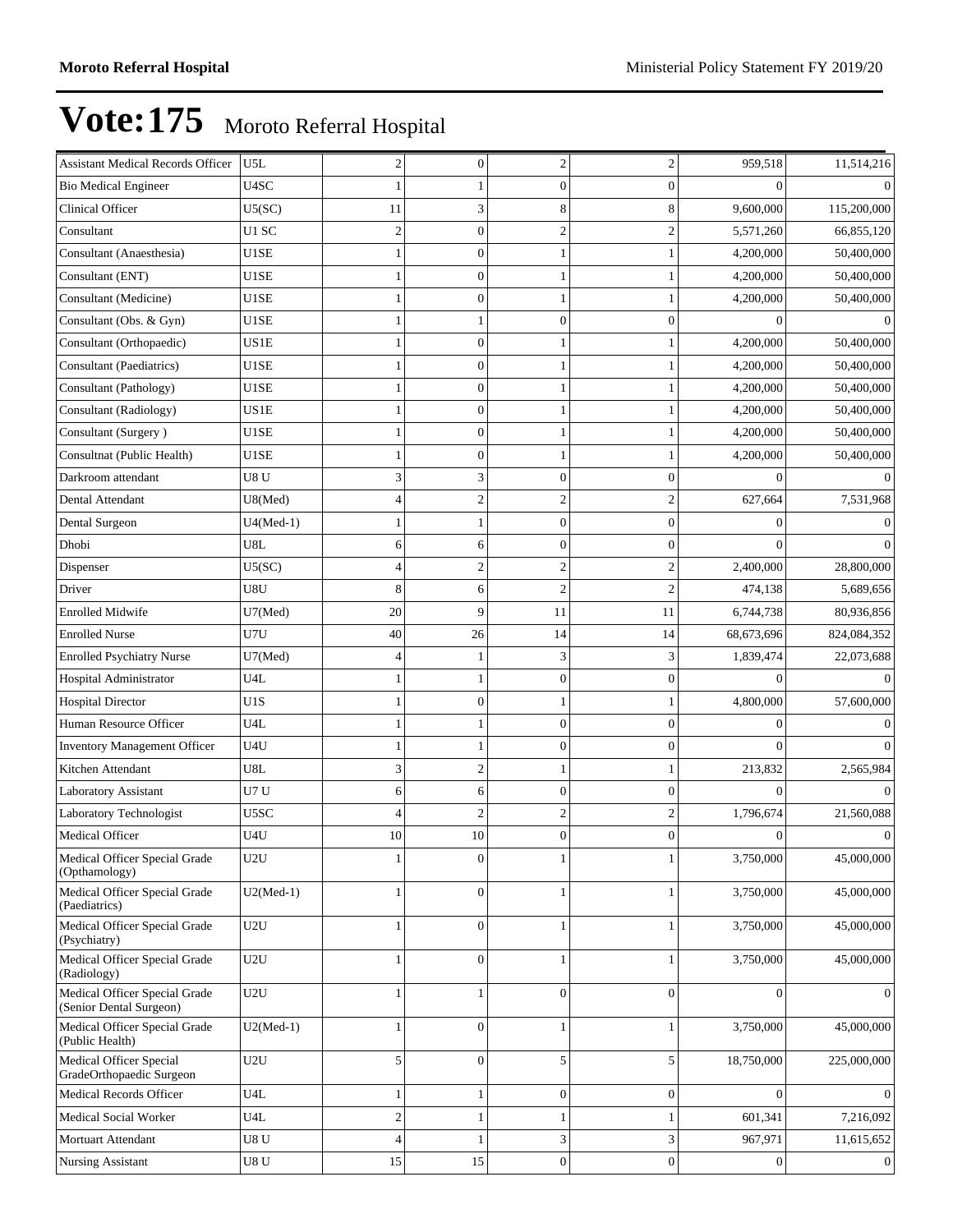| Nursing Officer (NURSING)          | U5(SC)            | $22\,$           | 22               | $\mathbf{0}$     | $\mathbf{0}$     | $\theta$         | $\Omega$         |
|------------------------------------|-------------------|------------------|------------------|------------------|------------------|------------------|------------------|
| Nursing Officer Midwife            | U5 SC             | 15               | 12               | 3                | 3                | 2,811,489        | 33,737,868       |
| Nutritionist                       | U5(SC)            | $\boldsymbol{2}$ | $\boldsymbol{0}$ | $\overline{2}$   | $\overline{c}$   | 2,400,000        | 28,800,000       |
| Office Attendant                   | U8L               | 8                | 5                | 3                | 3                | 641,496          | 7,697,952        |
| Office Supervisor                  | U5L               | $\boldsymbol{2}$ | $\mathbf{0}$     | $\overline{2}$   | $\overline{2}$   | 959,518          | 11,514,216       |
| Office Typist                      | U6L               | $\overline{c}$   | 1                |                  |                  | 424,253          | 5,091,036        |
| Orthopaedic Officer                | U5(SC)            | 6                | $\overline{c}$   | Δ                | 4                | 4,800,000        | 57,600,000       |
| Orthopaedic.Technician             | U5 SC             | -1               | 1                | $\theta$         | $\overline{0}$   | $\Omega$         | $\Omega$         |
| Pharmacist                         | $U4(Med-1)$       | $\overline{c}$   | $\mathbf{0}$     | $\mathfrak{D}$   | $\overline{2}$   | 6,000,000        | 72,000,000       |
| Pharmacy Attendant                 | U8(Med)           | 5                | 5                | $\overline{0}$   | $\overline{0}$   | $\overline{0}$   | $\mathbf{0}$     |
| Porter                             | U8L               | $\mathbf{2}$     | $\overline{c}$   | $\overline{0}$   | $\mathbf{0}$     | $\theta$         | $\Omega$         |
| Principal Anesthetic Officer       | U3SC              | -1               | $\overline{0}$   |                  |                  | 1,872,662        | 22,471,944       |
| Principal Clinical Officer         | U3SC              |                  | 1                | $\theta$         | $\overline{0}$   | $\overline{0}$   | $\Omega$         |
| Principal Dispenser                | $U3(Med-2)$       |                  |                  | $\Omega$         | $\theta$         | $\overline{0}$   | $\mathbf{0}$     |
| Principal Hospital Administrator   | U2L               | -1               | 1                | $\overline{0}$   | $\overline{0}$   | $\boldsymbol{0}$ | $\boldsymbol{0}$ |
| Principal Human Resource Officer   | U2L               | $\mathbf{1}$     | 1                | $\overline{0}$   | $\mathbf{0}$     | $\mathbf{0}$     | $\mathbf{0}$     |
| Principal Laboratory Technologist  | U <sub>3</sub> SC | 1                | 1                | $\overline{0}$   | $\theta$         | $\Omega$         | $\Omega$         |
| Principal Occupation Therapist     | U3SC              | 3                | 1                | $\overline{2}$   | 2                | 3,745,324        | 44,943,888       |
| Procument Officer                  | U4U               | $\overline{c}$   |                  |                  |                  | 979,434          | 11,753,208       |
| Psychiatric Clinical Officer       | U5(SC)            | $\mathbf{2}$     | $\mathbf{1}$     | 1                |                  | 1,200,000        | 14,400,000       |
| Public Health Dental Officer       | U5(SC)            | $\overline{4}$   | 3                |                  |                  | 1,200,000        | 14,400,000       |
| Radiographer                       | U5(SC)            | 3                | 1                | $\overline{c}$   | $\overline{c}$   | 2,400,000        | 28,800,000       |
| <b>Records Assistant</b>           | U6L               | 3                | $\boldsymbol{0}$ | 3                | 3                | 1,272,759        | 15,273,108       |
| Sen. Psych. Clinical Officer       | U4U               | 3                | 3                | O                | $\theta$         | $\Omega$         | $\Omega$         |
| Senior Accountant                  | U3U               | -1               | $\mathbf{0}$     | 1                |                  | 1,131,209        | 13,574,508       |
| Senior Anaesthetic Officer         | $U4(Med-2)$       | $\mathbf{2}$     | $\overline{c}$   | $\overline{0}$   | $\mathbf{0}$     | $\Omega$         | $\Omega$         |
| Senior Clinical Officer            | U4U               | 3                | 3                | $\overline{0}$   | $\theta$         | $\Omega$         | $\Omega$         |
| Senior Consultant                  | U1SE              | -1               | $\boldsymbol{0}$ |                  |                  | 3,447,065        | 41,364,780       |
| Senior Consultant (Obs. & Gyn)     | US1E              |                  |                  | ſ                | 0                | $\Omega$         | $\Omega$         |
| Senior Consultant (Paediatrics)    | US1E              | 1                | $\mathbf{0}$     | 1                |                  | 4,500,000        | 54,000,000       |
| Senior Consultant (Surgery)        | US1E              |                  | $\overline{0}$   |                  |                  | 4,500,000        | 54,000,000       |
| Senior Dental Surgeon              | $U3(Med-2)$       | 1                | $\mathbf{1}$     | 0                | $\boldsymbol{0}$ | $\boldsymbol{0}$ | $\boldsymbol{0}$ |
| Senior Dispenser                   | U <sub>4</sub> SC | $\sqrt{2}$       | 1                |                  |                  | 1,332,163        | 15,985,956       |
| Senior Enrolled Nurse              | U5 SC             | $\overline{c}$   | 1                |                  | 1                | 937,163          | 11,245,956       |
| Senior Hospital Administrator      | U3L               | 1                | $\mathbf{1}$     | $\boldsymbol{0}$ | $\boldsymbol{0}$ | $\Omega$         | $\overline{0}$   |
| Senior LabaratoryTechnician        | $U4$ $\rm{SC}$    | $\overline{c}$   | $\boldsymbol{0}$ | $\overline{2}$   | $\mathfrak{2}$   | 2,644,326        | 31,731,912       |
| Senior Laboratory Technologist     | U4SC              | $\boldsymbol{2}$ | $\overline{c}$   | $\mathbf{0}$     | $\boldsymbol{0}$ | $\overline{0}$   | $\overline{0}$   |
| Senior Nursing Officer             | $U4(Med-2)$       | 15               | 11               | 4                | 4                | 8,800,000        | 105,600,000      |
| Senior Nutritionist                | U3SC              | $\mathbf{1}$     | 1                | $\overline{0}$   | $\overline{0}$   | $\Omega$         | $\Omega$         |
| Senior occupational Therapist      | U4U               | 1                | $\mathbf{0}$     | 1                |                  | 2,200,000        | 26,400,000       |
| Senior Ophthalmic Clinical Officer | U4SC              | 3                | $\boldsymbol{2}$ | 1                |                  | 1,322,163        | 15,865,956       |
| Senior Orthopaedic Officer         | $U4(Med-2)$       | $\boldsymbol{2}$ | $\mathbf{2}$     | $\mathbf{0}$     | $\boldsymbol{0}$ | $\boldsymbol{0}$ | $\boldsymbol{0}$ |
| Senior Orthopaedic Technician      | $U4(Med-2)$       | $\mathbf{1}$     | $\mathbf{1}$     | $\overline{0}$   | $\boldsymbol{0}$ | $\boldsymbol{0}$ | $\boldsymbol{0}$ |
| Senior Physiotherapist             | $U4(Med-2)$       | $\mathbf{1}$     | 1                | $\overline{0}$   | $\overline{0}$   | $\boldsymbol{0}$ | $\mathbf{0}$     |
| Senior Principal Nursing Officer   | U <sub>2</sub> SC | -1               | 1                | $\boldsymbol{0}$ | $\boldsymbol{0}$ | $\boldsymbol{0}$ | $\mathbf{0}$     |